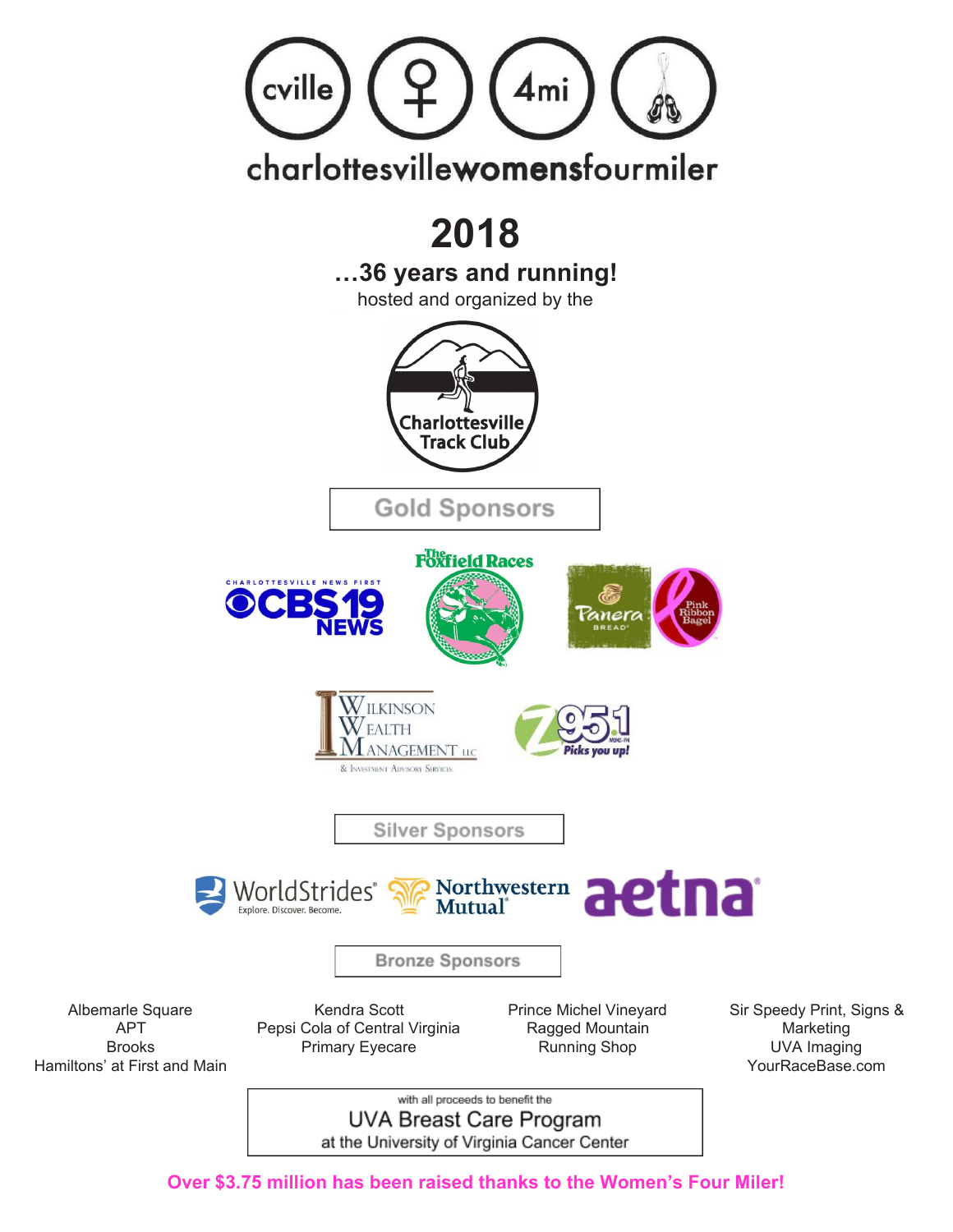#### **Welcome!**

After racing in all-women's events in cities all over the country in the early eighties, I thought we should have one of our own, right here in Charlottesville. So, in 1983, after several months of designing the course and working with VDOT and The Board of Supervisors to secure permission to close Garth Road, we kicked off the area's first all-women's race.

That first Four Miler was a big success, but none of us in The Charlottesville Track Club ever imagined that the race would grow to where it is today! Not only has the popularity skyrocketed, but the emotional connection women feel for this event has grown intensely throughout the past 36 years. I've had the pleasure of serving as volunteer Race Director for this special event for 25 of those years and I continue to be overwhelmed with the support we receive from all of you. Last year we were able to pass along \$270,000 to our local friends at the Breast Care Center at UVA and, thanks to your generosity, we hope to top that mark this year!

I am also warmed by the outpouring of support I continue to receive from my hardworking race committee. They have given countless volunteer hours so as to assure you have a special race experience. I simply can't imagine life without their wonderful help and the help I receive from our 400 volunteers. I'm so happy to have my daughter, Audrey, as my co-race director for the past 9 years. Thank you all and have a great time! I'll see you at the finish!

andrey Cynthia

Cynthia Lorenzoni and Audrey Lorenzoni Women's Four Miler Co-Race Directors

#### **A Letter from the Charlottesville Track Club**

On behalf of the Board of Directors of the Charlottesville Track Club (CTC), I am happy to welcome you to the 36th running of the Charlottesville Women's Four Miler. All the months of training and hard work have brought you here. I hope that you have the most wonderful experience running the race. I know it will be that for all those who have helped make this run happen.

The Board sincerely thanks all who support this wonderful event: the race sponsors, the UVA Breast Care Center, the Four Miler Race Committee led by Cynthia and Audrey Lorenzoni, the race day volunteers, and Pam Whorley aka "Pink Pammie" and all the Pink Ladies of the CTC's Women's Four Miler Training Program.

The dedication and commitment of participating runners and walkers make this race possible each year. Without you, we would not have been able to donate more than \$3.75 million to the UVA Breast Care Center over the past 26 years.

The CTC Board wishes you all a great race experience!

Jay Wildermann President, Charlottesville Track Club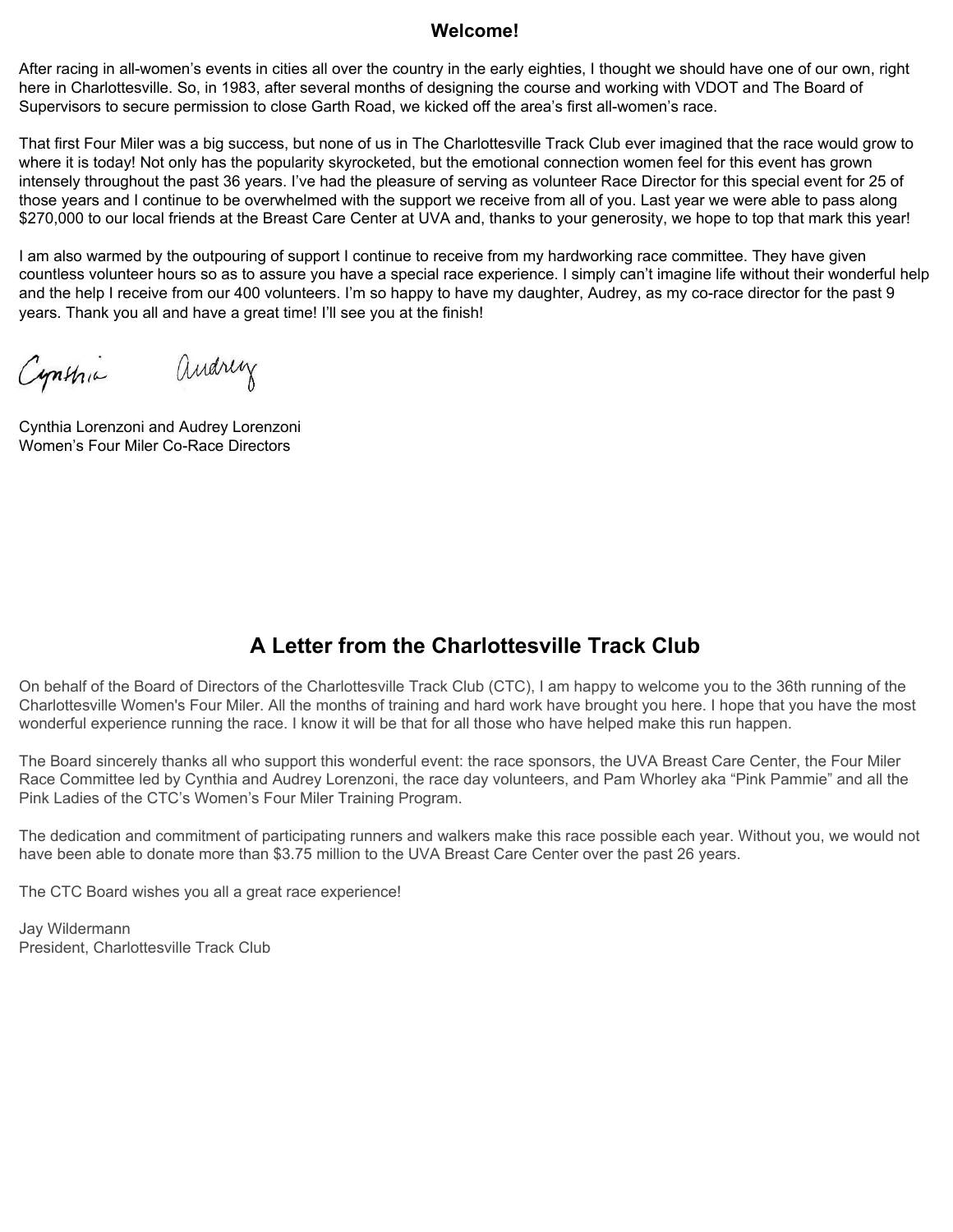# **Race Course**



## **Race Committee**

Cynthia Lorenzoni and Audrey Lorenzoni ~ Co-Race Directors Danica Rose and Elena Michaels ~ Cancer Center Development Jim Bell ~ Treasurer Lisa Drake and Ellen Houle ~ Packet Pick-up Tom Hintz  $\sim$  Parking Kathy Thomas ~ Refreshments Nancy Fraser ~ Prizes/Volunteer Recruitment Dr. Robert Wilder ~ Medical Director Mark Lorenzoni ~ Guru of Everything Else

### **With a very special "Thank You" to...**

- \* **Karen Dick** for opening the gates (36 th year) of beautiful **Foxfield**!
- \* **Pete Lorenzoni** for designing our wonderful logo!
- \* **The Charlottesville Track Club** for all of their professional support (36 th year)!
- \* **Les Sinclair** for all the media support at **Z95** (21 st year)!
- \* All of the staff at **The UVA Cancer Center Breast Care Program** for their support, inspiration and dedication to the cause!
- \* The **Albemarle County Supervisors & Police** and **VDOT** for allowing us to close Garth Road (36 th year).
- \* **The Rescue Squads** for their continued medical support (36 th year).
- \* **Dr. Robert Wilder's** "**Runner's Clinic"** staff from Health South at UVA for their medical expertise (17 th year).
- \* **Pam Whorley, the Pink Ladies,** and everyone that assisted with this summer's CTC Women's Four Miler Training Program. Congratulations on preparing so many newcomers for their first race!
- **\* Dave Murphy** for all the help with race day equipment.
- \* To the fine owners of **Albemarle Square Shopping Center**for hosting packet pick-up!
- \* Thanks to the sports department at the *Daily Progress* for printing the race results.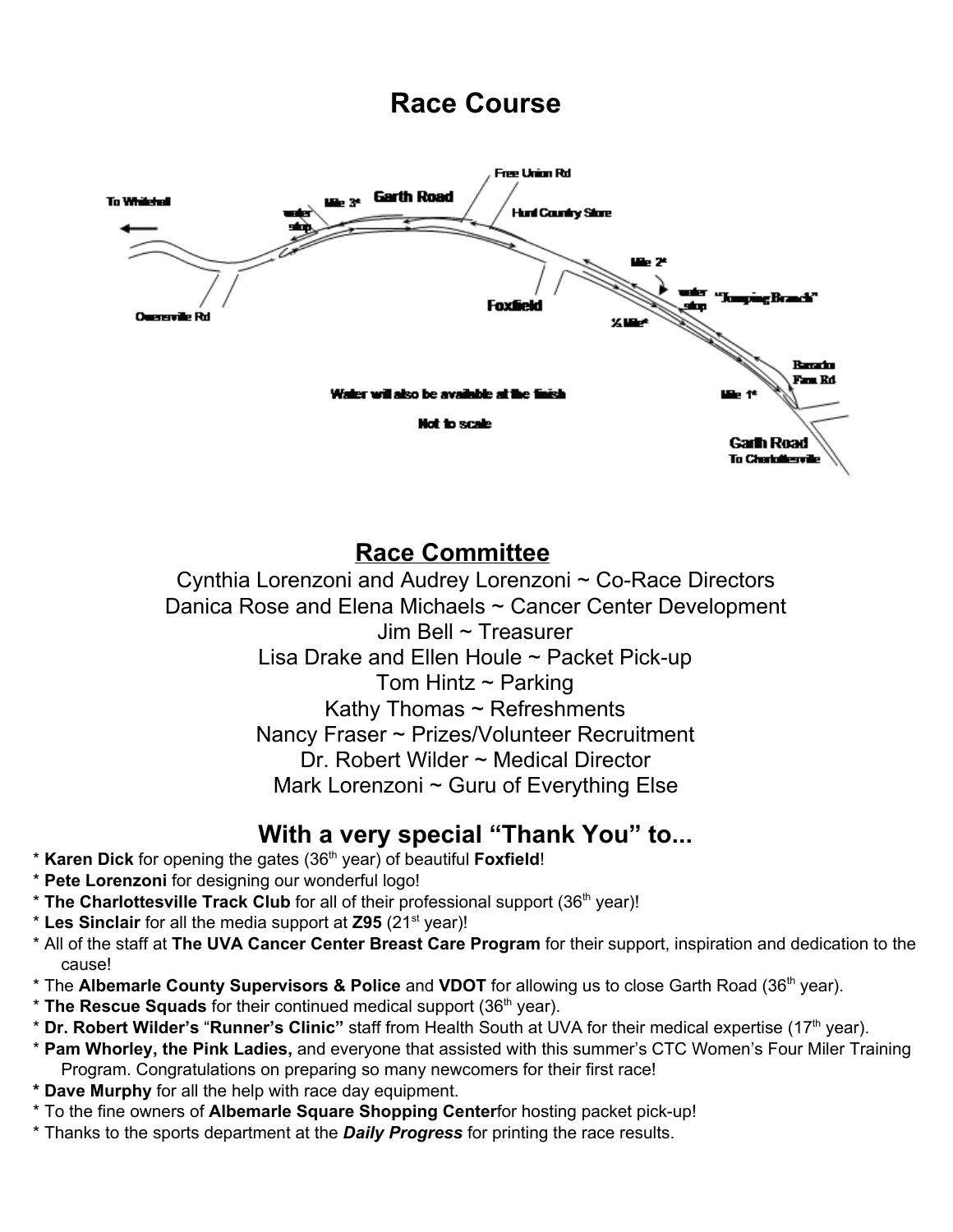### Bev McCoid Four Miler Volunteer Award Recipients

*For outstanding volunteerism and strong dedication to the Charlottesville Women's Four Miler.* 2017- Les Sinclair and Z95 2016 – Lisa Drake and Ellen Houle 2015 – Nancy Fraser 2014 – Michael Goldman 2013 – Dr. Robert Wilder 2012 – Kathy Thomas 2011 – Tom Hintz 2010 – Jim Bell 2009 – Carol Finch

#### **Volunteers**

Without the help of our 400 race day volunteers there simply would not be a Women's Four Miler! These hardworking folks have given their time (many are on hand by 5:00 am) so that you, our participants, are treated to a first rate event. Several are CTC members, others are student athletes from Albemarle, Western Albemarle, Charlottesville, Covenant and Monticello High School, while others come to us from throughout our community. We thank them for all their efforts in helping make this the special event it is!

#### **Awards**

Immediately following the conclusion of the race (**sometime around 9:30**) we will begin the awards ceremony. We will **start** by announcing the Top Three Overall (the top three overall are automatically removed from the age group awards) and the Age Group placers.

**After** handing out these race awards, we will then pull names at random for 35 wonderful **GRAB BAG** merchandise prizes (please see back page for a complete list of these great prizes). ALL finishers will be eligible but **you must be present to win**, so please stick around!

How deep we go with awards for each Age Group is based on the total number of entrants in each of these age groups. (~5% of the total entrants in each individual age group receive awards.)

|                        | This year's AGE GROUP AWARDS are as follows: |                          |                   |  |  |
|------------------------|----------------------------------------------|--------------------------|-------------------|--|--|
| 10 & younger: top five | 11-14: top five                              | 15-19: top seven         | 20-24: top ten    |  |  |
| 25-29: top nine        | 30-34: top ten                               | <b>35-39: top twelve</b> | 40-44: top eleven |  |  |
| 45-49: top eleven      | <b>50-54:</b> top nine                       | 55-59: top eighteen      | 60-64: top six    |  |  |
| 65-69: top four        | 70-74: top three                             | <b>75-79: top three</b>  | 80+: top three    |  |  |

#### **NUMBER of ENTRANTS by individual AGE GROUPS**

10 & younger: 112, 11-14: 109, 15-19: 138, 20-24: 215, 25-29: 188, 30-34: 217, 35-39: 258, 40-44: 239, 45-49: 224, 50-54: 188, 55-59: 164, 60-64: 127, 65-69: 74, 70-74: 39, 75+: 17 Over 2,300 are entered in this year's race!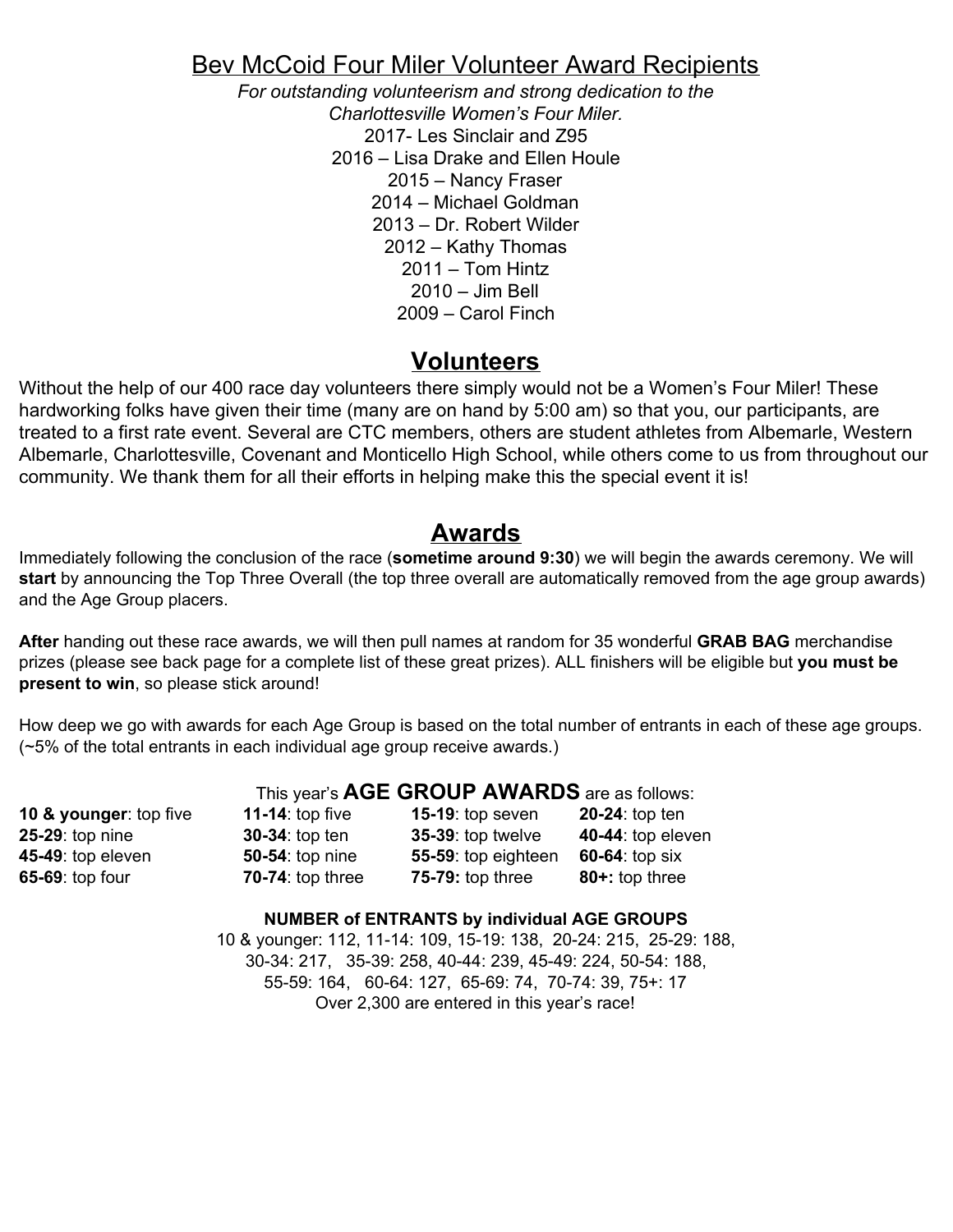### **Age Group Course Records**

We have used the same course for the race since 1983 (the first year of the race) & younger: Reese Dalton – 26:43 11-14: Shannon Saunders – 25:07 15-19: Susan Knowles – 24:00 20-24: Rachel (Rose) Ward – 20:55\* 25-29: Rachel Ward – 21:00 30-34: Ann Dunn – 22:38 35-39: Jennifer Owens – 22:41 40-44: Debi Bernrades – 24:05 45-49: Andrea Wright – 24:20 50-54: Kendall Tata – 25:00 55-59: Hosni Haghighian – 27:52 60-64: Peggy Mowbray – 29:30 65-69: Linda Scandore – 33:46 70-74: Elaine Boyd – 36:39 75-79: Nancy Fraser – 44:20 80+: Nancy Fraser – 46:24 \* = course record

**Anyone who breaks an age group record will receive a Ragged Mountain gift certificate**

### **Four Miler History**

| <b>YEAR</b> | <b>FIRST OVERALL</b>     | TIME  | <b>ENTRANTS</b> | <b>RACE DIRECTOR</b>         |
|-------------|--------------------------|-------|-----------------|------------------------------|
| 1983        | Suzanne Girard           | 21:50 | 349             | M.& C. Lorenzoni/ J. Dittmar |
| 1984        | <b>Suzanne Girard</b>    | 21:50 | 385             | M.& C. Lorenzoni/ J. Dittmar |
| 1985        | Patty Matava             | 23:03 | 294             | Mark and Cynthia Lorenzoni   |
| 1986        | Patty Matava             | 22:00 | 212             | Mark and Cynthia Lorenzoni   |
| 1987        | Patty Matava             | 22:14 | 218             | Mark and Cynthia Lorenzoni   |
| 1988        | Anne-Marie Jutel         | 23:15 | 205             | Mark and Cynthia Lorenzoni   |
| 1989        | Anne-Marie Jutel         | 23:25 | 226             | L. Villadsen/C.Belt/ C.Finch |
| 1990        | Marianne Downey          | 22:03 | 184             | L.Villadsen/C. Belt/ C.Finch |
| 1991        | Marianne Downey          | 22:31 | 119             | <b>Stuart Harper</b>         |
| 1992        | Anne-Marie Jutel         | 23:18 | 68              | <b>Stuart Harper</b>         |
| 1993        | <b>Susie Molloy</b>      | 23:33 | 115             | Bev & Mike Hayden            |
| 1994        | Susie Molloy             | 21:59 | 239             | Connie Friend/Bev Hayden     |
| 1995        | <b>Trish Phillips</b>    | 22:48 | 338             | <b>Connie Friend</b>         |
| 1996        | Anne Riddle              | 24:34 | 412             | <b>Connie Friend</b>         |
| 1997        | <b>Trish Phillips</b>    | 23:02 | 606             | <b>Connie Friend</b>         |
| 1998        | Beni Gras-Thompson 23:11 |       | 638             | <b>Connie Friend</b>         |
| 1999        | Jennifer Owens           | 23:12 | 979             | <b>Connie Friend</b>         |
| 2000        | <b>Trish Phillips</b>    | 24:14 | 1,118           | Cynthia Lorenzoni            |
| 2001        | Lory Gray                | 24:08 | 1,224           | Cynthia Lorenzoni            |
| 2002        | Nicola Ratcliffe         | 24:17 | 1,500           | Cynthia Lorenzoni            |
| 2003        | <b>Emily Potter</b>      | 25:04 | 1,610           | Cynthia Lorenzoni            |
| 2004        | Cynthia C.-Spangler      | 23:48 | 1,850           | Cynthia Lorenzoni            |
| 2005        | Cynthia C.-Spangler      | 24:09 | 2,120           | Cynthia Lorenzoni            |
| 2006        | Cynthia C.-Spangler      | 24:41 | 2,400           | Cynthia Lorenzoni            |
| 2007        | Cynthia C.-Spangler      | 23:43 | 2,700           | Cynthia Lorenzoni            |
| 2008        | Dana (Coons) Thiele      | 24:26 | 3,050           | Cynthia Lorenzoni            |
| 2009        | <b>Rachel Rose</b>       | 23:49 | 3,300           | Cynthia Lorenzoni            |
| 2010        | Nicole Kelleher          | 23:33 | 3,500           | Cynthia Lorenzoni            |
| 2011        | Rachel (Rose) Ward       | 22:49 | 3,550           | Cynthia & Audrey Lorenzoni   |
| 2012        | Rachel (Rose) Ward       | 22:15 | 3,550           | Cynthia & Audrey Lorenzoni   |
| 2013        | Rachel (Rose) Ward       | 21:39 | 3,550           | Cynthia & Audrey Lorenzoni   |
| 2014        | Rachel (Rose) Ward       | 20:55 | 3,550           | Cynthia & Audrey Lorenzoni   |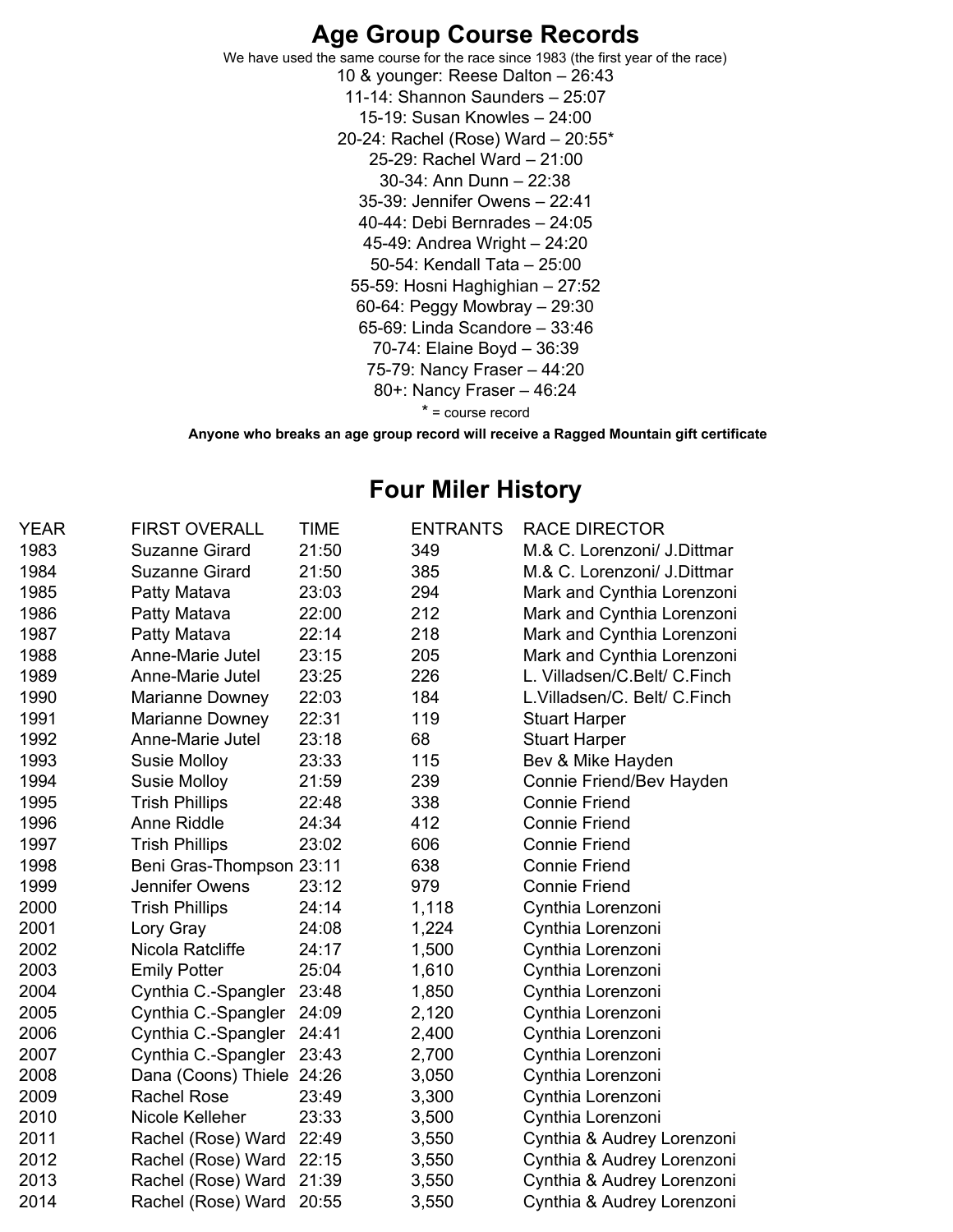| 2015 | Rachel (Rose) Ward 21:00 |       | 3,407 | Cynthia & Audrey Lorenzoni |
|------|--------------------------|-------|-------|----------------------------|
| 2016 | Rachel (Rose) Ward 22:01 |       | 3,108 | Cynthia & Audrey Lorenzoni |
| 2017 | Ann Dunn                 | 22:38 | 2.739 | Cynthia & Audrey Lorenzoni |

**2017 Donation:** Thanks to your support, **\$270,000** was raised for the **UVA Breast Care Program!**

Best of luck to all of you running in your first race, especially those of you who have trained so diligently throughout the summer with **THE CTC's WOMEN'S FOUR MILER TRAINING PROGRAM**. Way to go! Almost 200 of the entrants in the 2018 race are graduates of **this** summer's class!

### **Prize Donors**

The following generous **LOCAL** businesses have donated a bevy of wonderful prizes. A total of 50 gifts were donated by local merchants. **Please thank these merchants when frequenting their businesses in the future**. They are the lifeblood of this awards ceremony every year!

EVERYONE has an equal chance of having their name drawn from the bag, if you put the bottom tab of your race number in the box at the Race Committee Tent after you finish the race. **You MUST BE PRESENT to win!**

**Brian Keena (Massage Therapist) Crutchfield Hamiltons' at First & Main The Happy Cook Hot Cakes Karen Rockwell (Massage Therapist)** **Meriweather Mowing Michie Tavern Oliva Paramount Theater Penelope's Plow & Hearth**

**Putt Putt Ragged Mountain Running Shop The Second Yard Timberwood Grill**

A special thanks to **Nancy Fraser** for all her help with these special prizes.

# **Women's Four Miler Runners' Race Pace Chart**

This chart is designed to safely and comfortably guide you to your personal Four Miler goal. The times below are suggested splits for the first half mile, the first mile, the second mile, the third mile and the fourth mile. As you can see, going out slightly slower than your targeted race pace is the proper way to accomplish your desired goal.

| GOAL       | <b>Half Miler</b> | Mile 1 | Mile 2 | Mile 3 | Mile 4 |
|------------|-------------------|--------|--------|--------|--------|
| 76 minutes | 9:20              | 18:50  | 19:15  | 19:00  | 18:40  |
| 72 minutes | 8:50              | 17:50  | 18:15  | 18:00  | 17:40  |
| 68 minutes | 8:20              | 16:50  | 17:15  | 17:00  | 16:40  |
| 64 minutes | 7:50              | 15:50  | 16:15  | 16:00  | 15:40  |
| 60 minutes | 7:20              | 14:50  | 15:15  | 15:00  | 14:40  |
| 56 minutes | 6:50              | 13:50  | 14:15  | 14:00  | 13:40  |
| 52 minutes | 6:20              | 12:50  | 13:15  | 13:00  | 12:40  |
| 48 minutes | 5:50              | 11:50  | 12:15  | 12:00  | 11:40  |
| 44 minutes | 5:20              | 10:50  | 11:15  | 11:00  | 10:40  |
| 40 minutes | 4:50              | 9:50   | 10:15  | 10:00  | 9:40   |
| 36 minutes | 4:20              | 8:50   | 9:15   | 9:00   | 8:40   |
| 32 minutes | 3:50              | 7:50   | 8:15   | 8:00   | 7:40   |
| 28 minutes | 3:20              | 6:50   | 7:15   | 7:00   | 6:40   |
| 24 minutes | 2:50              | 5:50   | 6:15   | 6:00   | 5:40   |